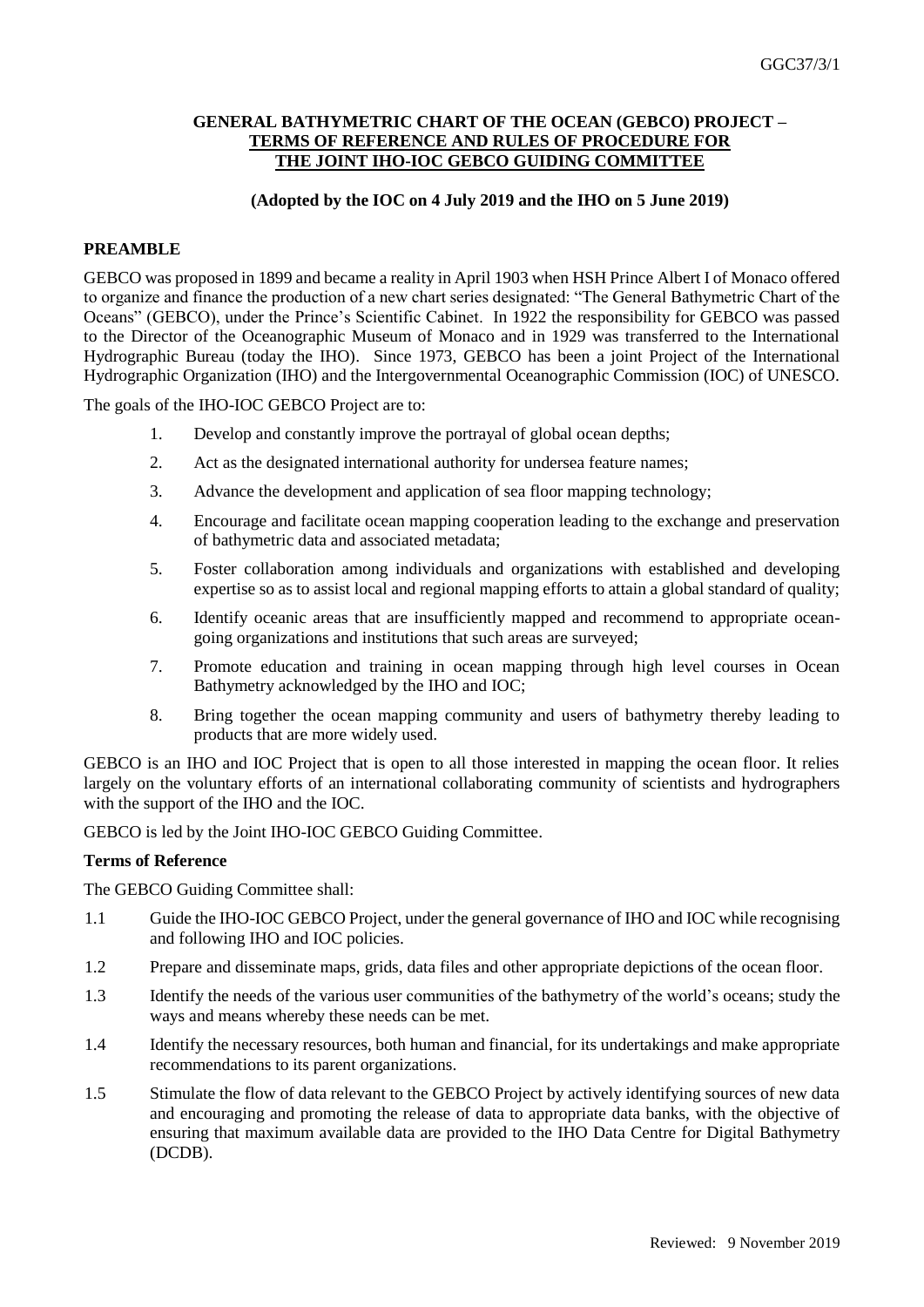- 1.6 Supervise the development, maintenance and routine updating of GEBCO products. Activities are to include but are not restricted to:
	- (1) Study and set out procedures for new compilations of bathymetry.
	- (2) Develop standards and methodologies for the production of bathymetric maps and grids and recommend their adoption to the IHO and IOC and to the seafloor mapping community.
	- (3) Supervise the development, production and updating of a worldwide grid of digital bathymetric data.
	- (4) Supervise the preparation and maintenance, in association with national and international bodies, of an authoritative IHO/IOC GEBCO Gazetteer of Undersea Feature Names.
	- (5) Study and implement the best distribution mechanism for the effective use of GEBCO products by all users.
- 1.7 Investigate and develop appropriate logistical and financial arrangements necessary for the furtherance of the GEBCO Project, recognising and taking into account the relevant IHO and IOC policies, and seeking the assistance of the Secretariats of the IHO and IOC as appropriate.
- 1.8 Integrate into its products the geographical names of undersea features that appear in the IHO-IOC GEBCO Gazetteer of Undersea Feature Names.
- 1.9 As required, establish subordinate bodies (sub-committees and working groups) to fulfil the Committee Work Programme and approve the Terms of Reference and Rules of Procedure of those bodies, reviewing annually the continuing need for each subordinate body. The GEBCO Guiding Committee will report annually and intersessionally if necessary, to the IHO and IOC for endorsement on the status of subordinate bodies and encompass their comments before establishing, reviewing, modifying, and/or terminating subordinate bodies; actions which must be included as GGC agenda items to allow sufficient prior consideration by the IHO and IOC secretariats and member states.
- 1.10 Direct and monitor the work of its subordinate bodies.
- 1.11 Engage with regional mapping projects to encourage their compatibility with, and eventual inclusion in, GEBCO products.
- 1.12 Build capacity by encouraging and enabling the training and scientific education of new generations of ocean mapping operational experts worldwide.
- 1.13 Pursue, in dialogue with the IHO and IOC, policies that facilitate the suitability of GEBCO products not only for scientific users but also, where appropriate, for educational and socio-economic purposes in the broadest sense.
- 1.14 Take all practical opportunities to advocate the scientific and societal benefits of mapping the seafloor.
- 1.15 Report annually to the IHO and to the IOC, through their respective governing bodies and should also propose activities to be considered in the IHO's and IOC's work programmes, identifying and requesting, where necessary, the required funding support.
- 1.16 Prepare an annual GEBCO Work Plan and budget and propose it to each meeting of the IHO and IOC, through their respective governing bodies. The Guiding Committee should consider and submit to the IHO and IOC governing bodies proposals for new work items under the GEBCO Work Plan, taking into account the financial, administrative and wider stakeholder consequences.
- 1.17 Monitor the execution of the GEBCO Work Plan and receive reports from its Subordinate Bodies, including an evaluation of performance and progress achieved against agreed objectives.

#### **Rules of Procedure**

## **1. Membership**

1.1 The Committee shall consist of five Members appointed by the IHO, and five Members appointed by the IOC. The Secretariats of the IHO and IOC, in close consultation with the Committee Chair, will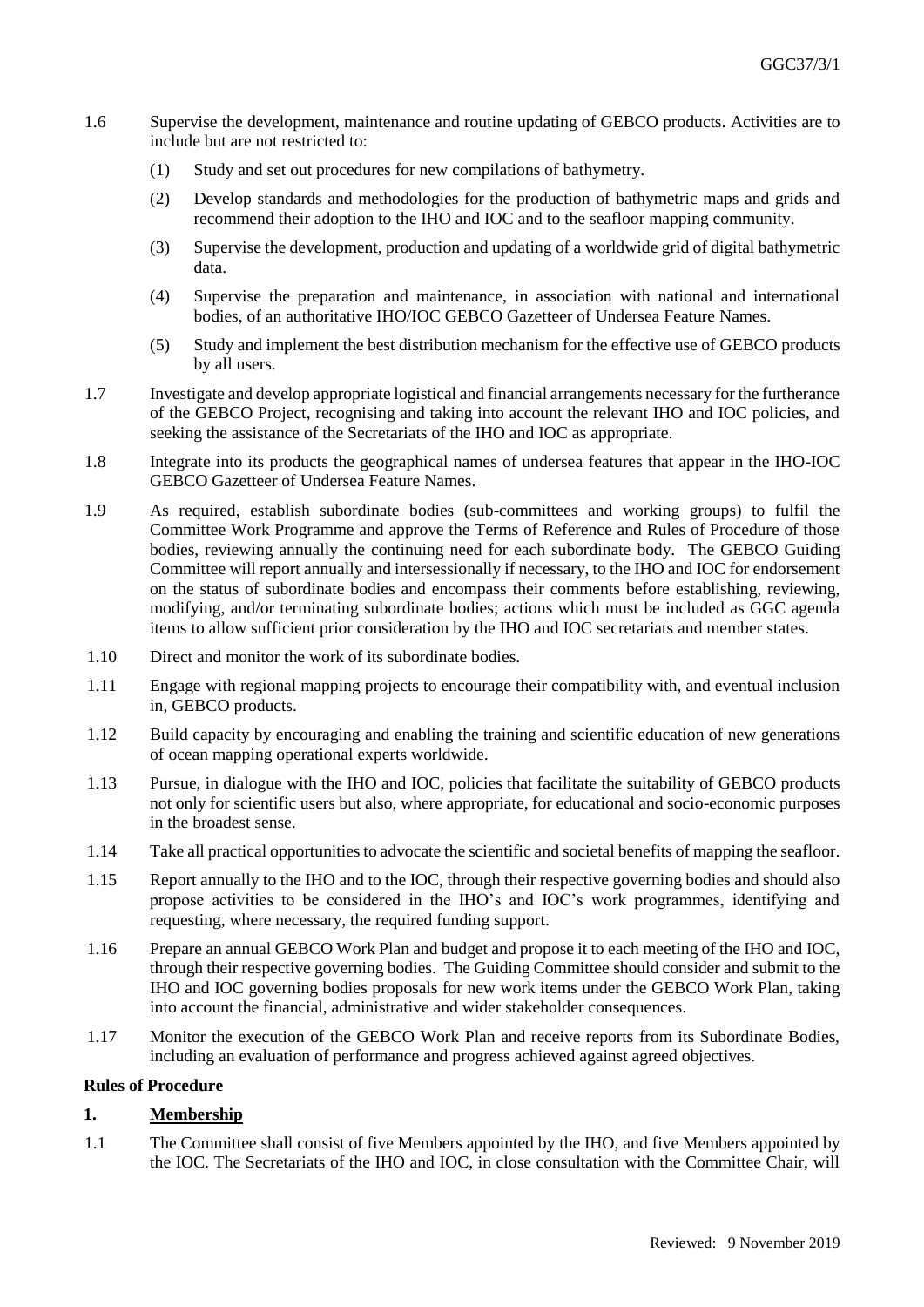seek to strive that all appointed Members are, as far as possible, from different regions so as to achieve a balanced and diverse representation.

- 1.2 Appointed Members shall serve for a term of five years, renewable by a majority recommendation of the Committee for one additional five-year term and with the approval of the corresponding parent organization. The Chair shall inform the relevant parent organization of any foreseeable vacancy in a timely manner.
- 1.3 The Chairs of GEBCO Sub-Committees established under Article 9 of the Terms of Reference and the Director of the IHO Data Centre for Digital Bathymetry (DCDB), shall also be voting Members of the Committee. If a Member of the Committee mentioned under paragraphs 1.1 and 1.2 above is also the Chair of a subordinate body, that Member shall have only one vote on the Committee.
- 1.4 Representatives of the Secretariats of the IHO and IOC shall be permanent Observers in the Committee. The Secretariats of the IHO and IOC will also be recognised as permanent Observers in all subordinate bodies established by the Committee.
- 1.5 The Committee may invite other suitably qualified individuals to take part in specific meetings as Expert Contributors.
- 1.6 Members of the Guiding Committee serve as experts<sup>1</sup> in their personal capacity rather than as representatives of their organization and/or country.
- 1.7 Members are expected to attend every meeting of the Committee. Members who are absent for two consecutive meetings will normally be considered to have resigned and new nominations shall be sought. No substitution shall be allowed at meetings.
- 1.8 Business may be conducted between meetings by appropriate communication systems.
- 1.9 All documents related to meetings and decisions of the Committee and Sub-Committees and other relevant documents will be posted on the GEBCO web site linked to the IHO and IOC web sites.

# **2. Office Bearers**

- 2.1 The Chair and Vice-Chair shall be elected by the Committee from the voting Members of the Committee and normally should be from different parent organizations. The Chair and Vice-Chair are each elected for a three-year term, but not exceeding their current membership of the Committee. They can be re-elected for one additional term by the Committee. The Chair shall conduct the business of the Committee. If the Chair is unable to carry out the duties of the office, the Vice-Chair shall assume the Chair with the same powers and duties.
- 2.2 The Committee shall appoint a Secretary for a five-year term which can be renewed by the Committee. If resources permit and at the Committee's request, a secretary may be provided by either the Secretariat of the IHO or the IOC. The function of the Secretary shall be defined by the Guiding Committee.

## **3. Meetings**

1

- 3.1 Representatives from Member States of IHO and IOC may participate as observers in Committee meetings.
- 3.2 Meetings shall be held at least every two years. The venue and date of the next meeting will normally be decided at the previous meeting, in order to facilitate participants' travel arrangements.
- 3.3 The quorum to hold a meeting shall be two more than half of the voting Members of the Committee.
- 3.4 An extraordinary meeting can be called by the Chair or any Committee Member, with the agreement of the simple majority of all voting members of the Committee.
- 3.5 The working language of the Committee shall be English.

<sup>&</sup>lt;sup>1</sup> So far as IOC is concerned, the Guiding Committee is classed as a Joint Group of Experts under the IOC guidelines for subsidiary bodies.